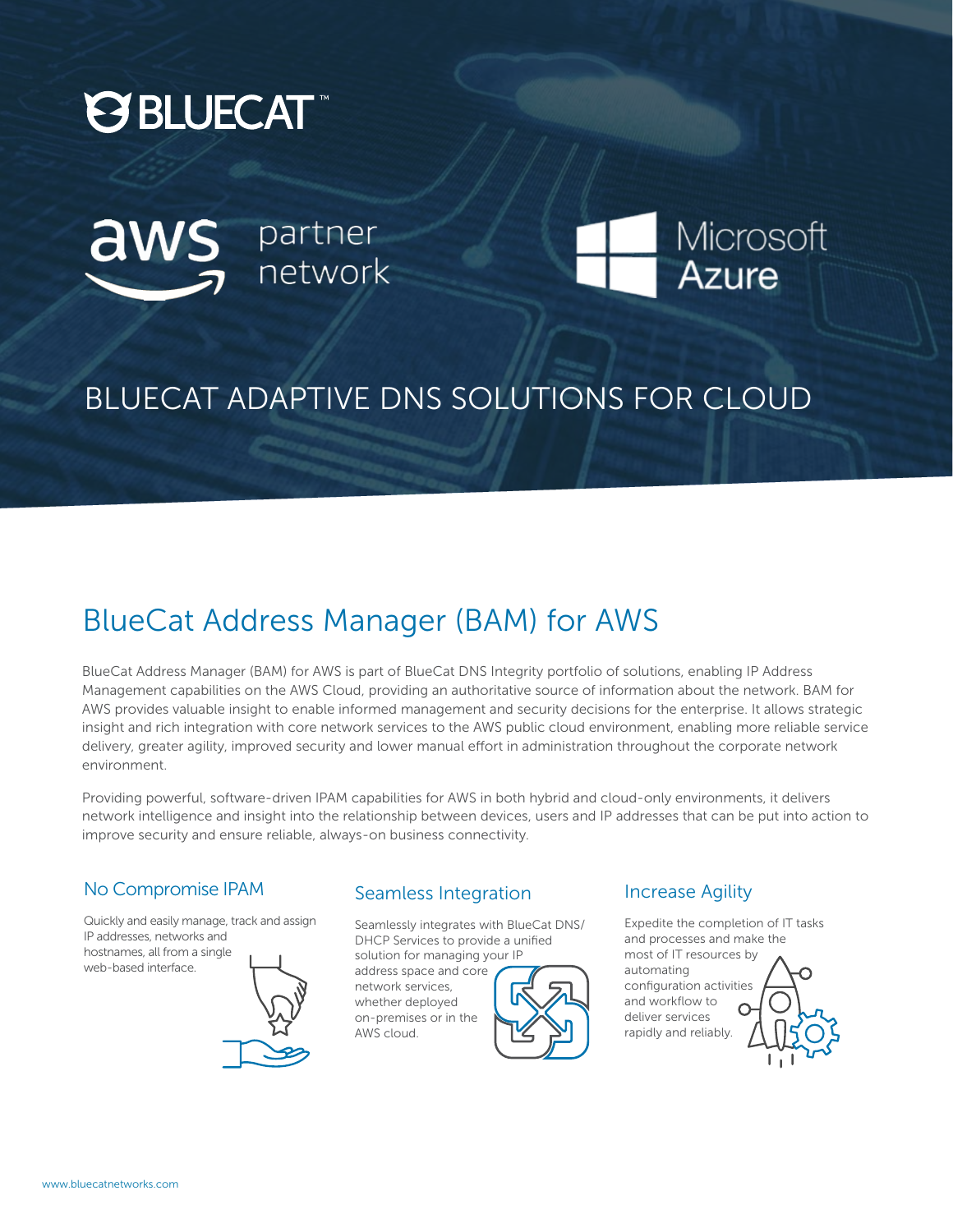# BlueCat DNS for AWS | BlueCat DNS for Azure

BlueCat DNS enables a virtual appliance on the AWS and Azure public clouds, allowing customers to configure, manage, and deploy enterprise-scale DNS services throughout their corporate network environment to the public cloud environment. BlueCat provides powerful, software-driven DNS capabilities for AWS and Azure in both hybrid and cloudonly environments.



#### The Power of DNS, for the Cloud

Get the same level of agility, secure operation, simplification, and dependability that our customers have come to expect on their enterprise-class networks running BlueCat DNS Integrity solutions.





Easy integration with on-premises BlueCat Adaptive DNS Services, unifying into current network infrastructure while simultaneously maintaining a consistent architecture that allows your network to effortlessly scale while saving cost and time.



#### No Compromise Network Service

Ensure a reliable, resilient and highly available DNS solution for your cloud deployment that also facilitates DNS service with support for cloud-based applications. Safeguard your DNS services while maintaining a highly efficient and agile network infrastructure.

# BlueCat Adaptive DNS Solutions for Cloud: Use Cases



## Data Center Replacement

Many organizations are looking to move on-premises infrastructure to the cloud while remaining consistent with on-premises architecture. A prime example is using the cloud for Infrastructure as a Service (IaaS); moving on-premises infrastructure to the cloud is an obvious service that's often considered by most enterprises. In these cases, it's critical to remain consistent with your on-premises architecture.

### Data Center Expansion

Data center expansion is a common initiative, either through a hybrid cloud strategy or through simply adding additional compute in a virtual data center running in the cloud for workloads where additional jobs need to be run. Much like data center replacement, for DNS this approach is also similar to adding another physical data center - that is, augmenting DNS servers by adding servers in the public cloud. In a hybrid cloud strategy, where compute might be used only as an overflow mechanism when there is not enough compute or storage in existing data centers, DNS servers running in the cloud can be more cost effective, as they don't need to be running all the time - only on-demand. In this situation, they can be configured for the workload that gets moved to the cloud for that period of time to prevent exposing or running services all the time in the cloud.

Often organizations add cloud infrastructure in a phased approach and in the case of BlueCat Address Manager for AWS, they can build redundancy by deploying BAM in the cloud during those extension stages.

www.bluecatnetworks.com